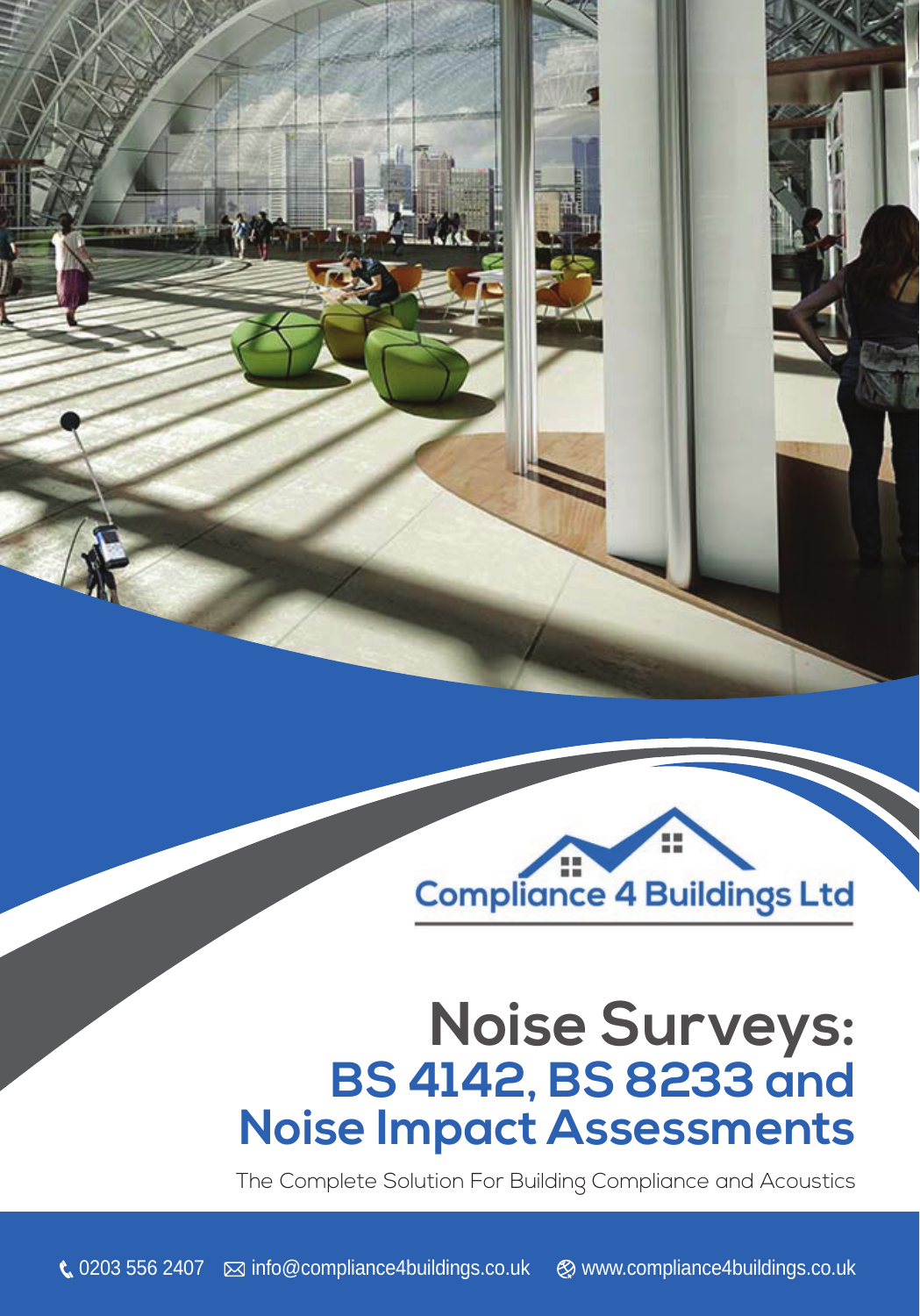### **About Noise Surveys:**

A noise survey is an important condition of planning permission and a requirement for the evaluation of a potential noise source by Environmental Health and Planning Officers. The Control of Pollution Act (1974) identifies noise as a type of pollution with the World Health Organisation identifying the impact to health of those who are affected. The impact of noise can refer to residents and commercial premises that are situated nearby.

### **Noise Survey Services:**

#### **BS 4142 Survey**

The method is used extensively by the Local Authority to quantify noise pollution. The result of the assessment predicts whether the occupants of residential buildings are likely to complain about the noise from industrial related sources. If complaints are likely, Local Authority may treat the noise as a Statutory Nuisance and issue an order to abate the noise.

#### **BS 8233 Survey**

During the planning stage of a development a Local Authority will often request a BS 8233 Noise Survey to consider the internal and external noise levels when a site is near to a transport sources such as a road or railway. The Local Authority request a BS 8233 Noise Survey to quarantee that appropriate internal and external noise levels can be achieved.

#### **Noise Impact Assessments**

The specific scope of a noise impact assessment methodology varies depending on the type of noise source requiring investigation. Essentially a Noise Impact Assessment will involve the measurement of an existing noise climate within a defined area while assessing the potential impact of the proposal to the existing noise climate.

## Call now on 0203 556 2407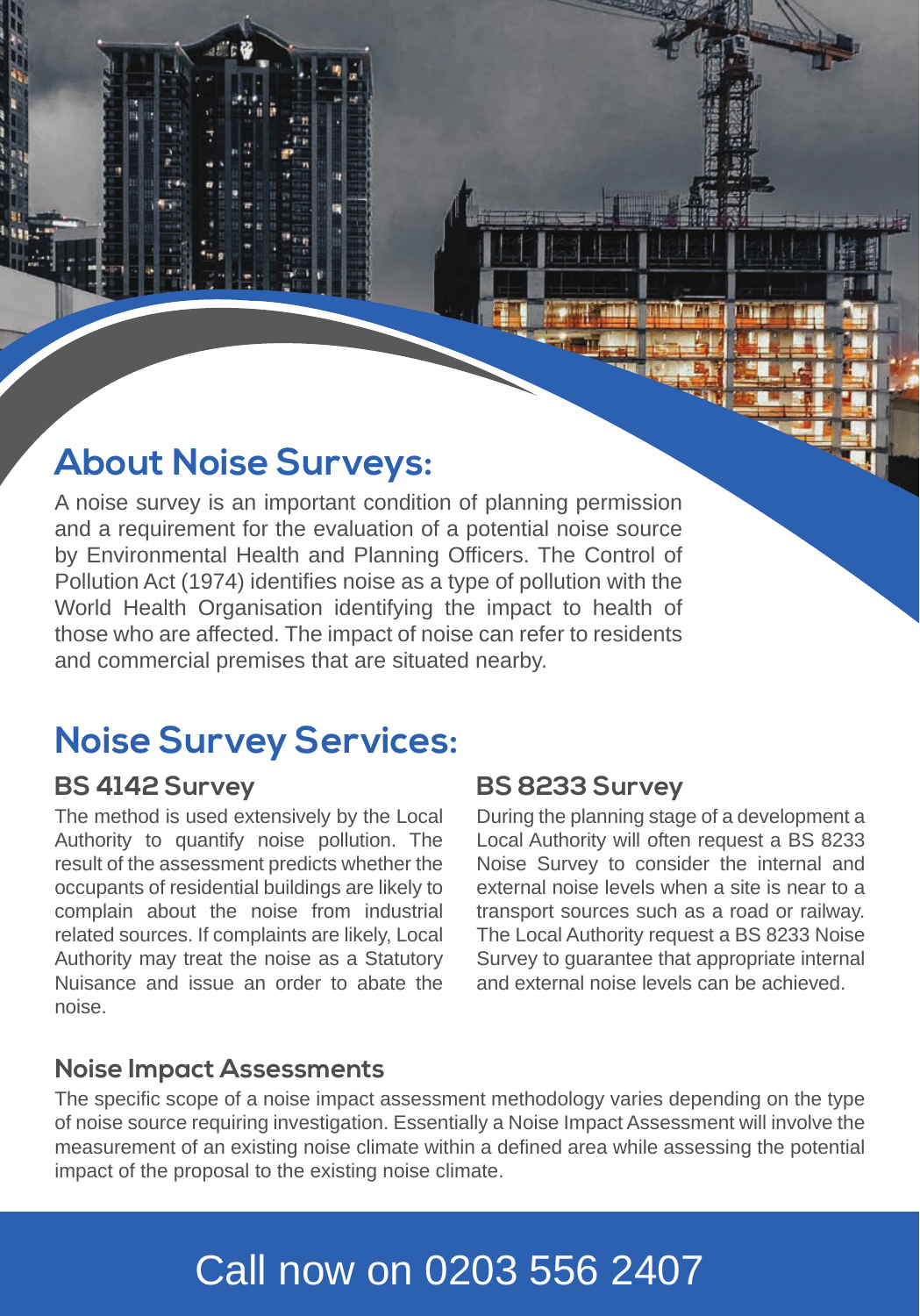## **Why Us**



Experienced Environment and Acoustic Consultants



Project Managed



Competitive Pricing **Structure** 



Fully Insured and Accredited



National Coverage



Appointments within 48 Hours

## **Compliance 4 Building Accreditation**









HHHH